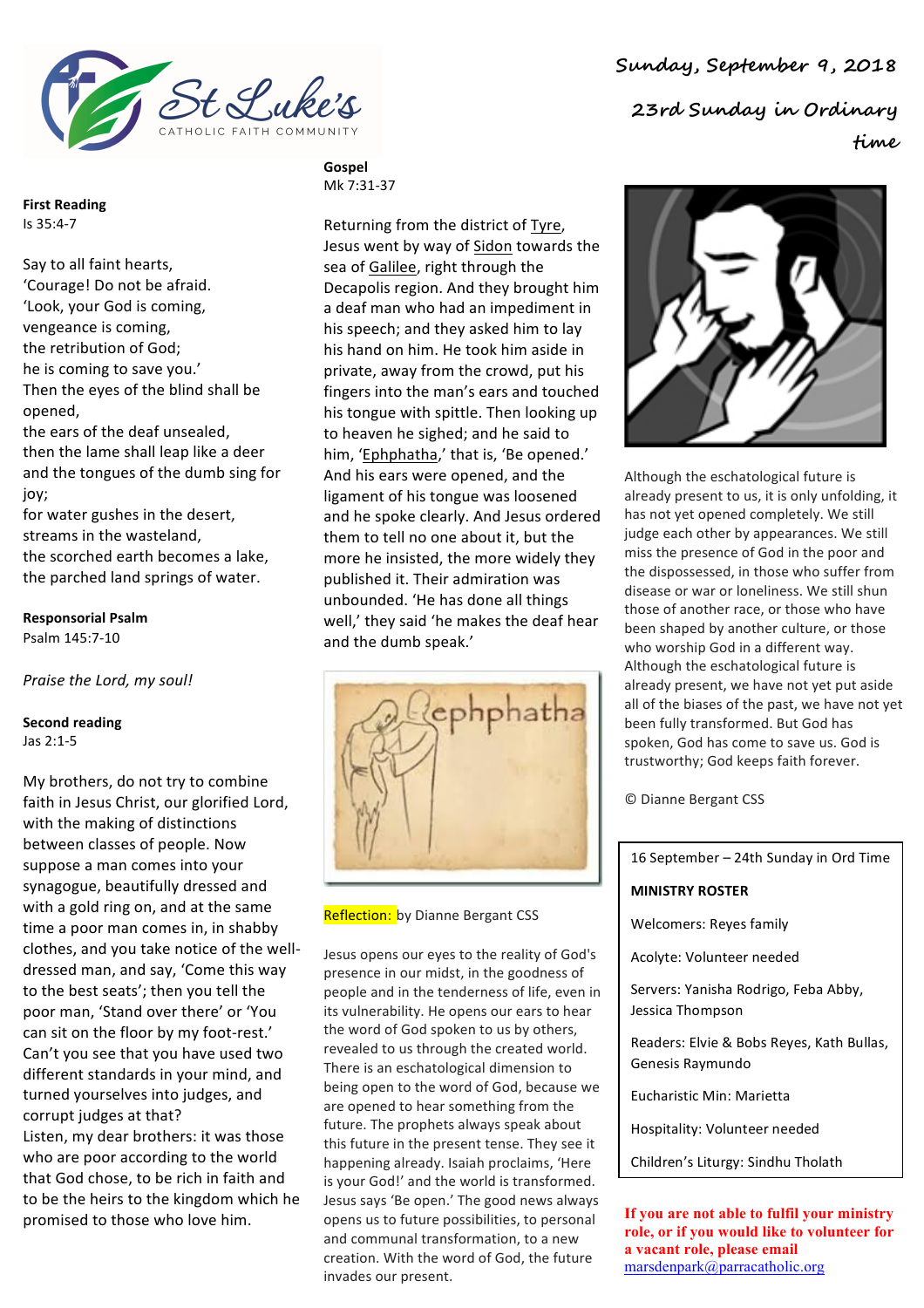# **We welcome this week as our Celebrant:** Fr Greg from Emerton

# **OUR COMMUNITY PRAYER**

# O God

You show us in St Luke, our patron, a person of faith who desired all people to come to know and love you in the community of your Church. Teach us to embrace what St Luke pioneered: discipleship of Jesus Christ.

Trusting in your love and grace and nourished by Word and Sacrament may we grow in our relationship with you and together make our Catholic Faith Community a community of communities, a sanctuary where the thirsty come to drink in the midst of their journey, and a center of constant missionary outreach.

We ask this through Christ our Lord. Amen.

St Luke, pray for us. St Mary of the Cross MacKillop, pray for us. Mary, Mother of God, pray for us.

# **LOW GLUTEN HOSTS ON REQUEST – PLEASE SEE ACOLYTE BEFORE MASS**

#### **Plenary Council 2020**

Pope Francis has approved the Australian Bishops' decision to hold a Plenary Council in Australia in 2020 and 2021. To prepare the agenda for the Plenary Council, all of God's people are invited to reflect on the question: "What do you think God is asking of us in Australia at this time?" Find out more about the Plenary Council 2020 at the new website, now online: www.plenarycouncil.catholic.org.au

**Plenary 2020 Information and Training** 

Learn about the Australian Catholic Bishops Plenary Council's impact on you. Receive support to share the Plenary invitation with parish, friends and family.

20 September, 7pm-9.30pm, Parramatta Cathedral Hall

29 September, 10am-12.30pm, St Thomas Aquinas Springwood School Hall (168 Hawkesbury Rd)

29 September, 2pm-4.30pm, Emu Plains School Hall (17 Troy Street) RSVP: 8838 3460 marisa.vanderhout@parracatholic.org

#### **St Vincent de Paul DROUGHT APPEAL**

Help support struggling rural communities facing tough drought conditions. Help individuals and communities across NSW. *Donations can be made by calling 13 18 12, www.vinnies.org.au/drought or at any local Vinnies Shop.*

Lawn and Garden Services: Help **CatholicCare to Help Disabled Workers** CatholicCare Western Sydney and the Blue Mountains (CatholicCare) is the diocesan social services organisation. Our Mamre Garden Services employed disabled people in a lawn and garden service lawns for both residential and commercial clients. There is a Garden Crew Supervisor. You will not be disappointed with the quality of the work. If you're interested in having your lawns and/or gardens serviced by CatholicCare or would like more information, please contact 02 8843 2500 or visit our website www.ccss.org.au

## **Dad's Support Group: 11 September**

D.A.D.S MyTime Group is a group aiming to connect fathers and other male carers of children with a disability, developmental delay, ASD or a chronic illness to a support network of other fathers, helping the whole family. This is a free, government funded service. 7pm - 9pm at St Margaret Mary's Parish Centre, 5 Chetwynd Rd, Merrylands. Call 0438 878 355 for more information or visit playgroupnsw.org.au or mytime.net.au. Tea & Coffee provided.

## **Jesuit Mission Indian Bazaar: 15 September**

Everyone is welcome on Sat 15<sup>th</sup> September at St Ignatius' College, Riverview for the "Indian Bazaar". Come to the fundraiser which supports work for the Jesuit Mission. It is a fabulous day catering to young and old, (worth the drive to Lane Cove!). For more information, to order ride tickets, take away Curries, or other food go to www.jesuitmission.org.au/indian-bazaar/

#### **Social Justice Sunday: 30 September**

We celebrate Social Justice Sunday on 30 September. This year, the Australian Catholic Bishops' Social Justice Statement is titled: 'A Place to Call Home: Making a home for everyone in our land'. The Statement challenges us all to confront Australia's growing rate of homelessness and unaffordable housing. For further details about the Social Justice Statement, visit the Australian Catholic Social Justice Council website 

www.socialjustice.catholic.org.au or call (02) 8306 3499.

# **Adult Confirmation for 2018**

Adult Confirmation for 2018 will be held on Friday 12 October, 7.30pm at St Patrick's Cathedral, Parramatta. Any adult over 16 years of age wanting to be confirmed please see your Parish Office for information. Alternatively, you can contact The Office for Worship on 02 8838 3456 or ingrid.vergano@parracatholic.org

Save the Date - Liturgy Conference 2018

Date: 10 November 2018. Keynote Speaker: Fr Peter Williams Vicar General from the Diocese of Parramatta. Workshops: Singing the Psalms, RCIA ritual & symbols, Training Junior Altar Servers and Music and Prayer in the Classroom. Tickets are now on sale. For tickets and a full list of workshops go to parracatholic.org/liturgyconference2018. Cost \$30 - includes lunch.

#### **Natural Fertility Services**

To learn more about Natural Family Planning in the Diocese of Parramatta contact 02 8838 3460 or nfs@parracatholic.org or catherine.bourne @parracatholic.org and www.parralmf.org.au/nfs

#### Grief to Grace – Healing the Wounds of **Abuse**

This is a spiritual retreat for anyone who has suffered degradation or violation through physical, emotional, sexual or spiritual abuse. The retreat will be held May  $26 - 31$  2019. To request an application contact Anne by emailing info@grieftograceaus.org.au or phone 0478599241. For more information visit www.grieftograce.org

**Can you support St Luke's to grow?** St Luke's Catholic Faith Community is Australia's newest Catholic worshipping community. Please consider helping us with your time and talents by volunteering for one of our many ministries. And please support us by sharing some of your treasure through our giving program to help facilitate our weekly worship and form part of the foundation of a future church building. You can find donation envelopes

# **SUNDAY MASS**

Every Sunday 10.00am in The Hub

St Luke's Catholic College (Enter via Frontier Ave Marsden Park)

# **CONTACT US**

Pastoral Director: Deacon Tony Hoban Phone: (02) 8605 2623 Email: marsdenpark@parracatholic.org Website: stlukesmarsdenpark.org.au Facebook: www.facebook.com/stlukesmarsd enpark Postal Address: PO Box 85, Plumpton NSW 2761

**SCHOOL ENQUIRIES: 9854 3100** www.stlukesmarsdenpark.catholic.edu.au